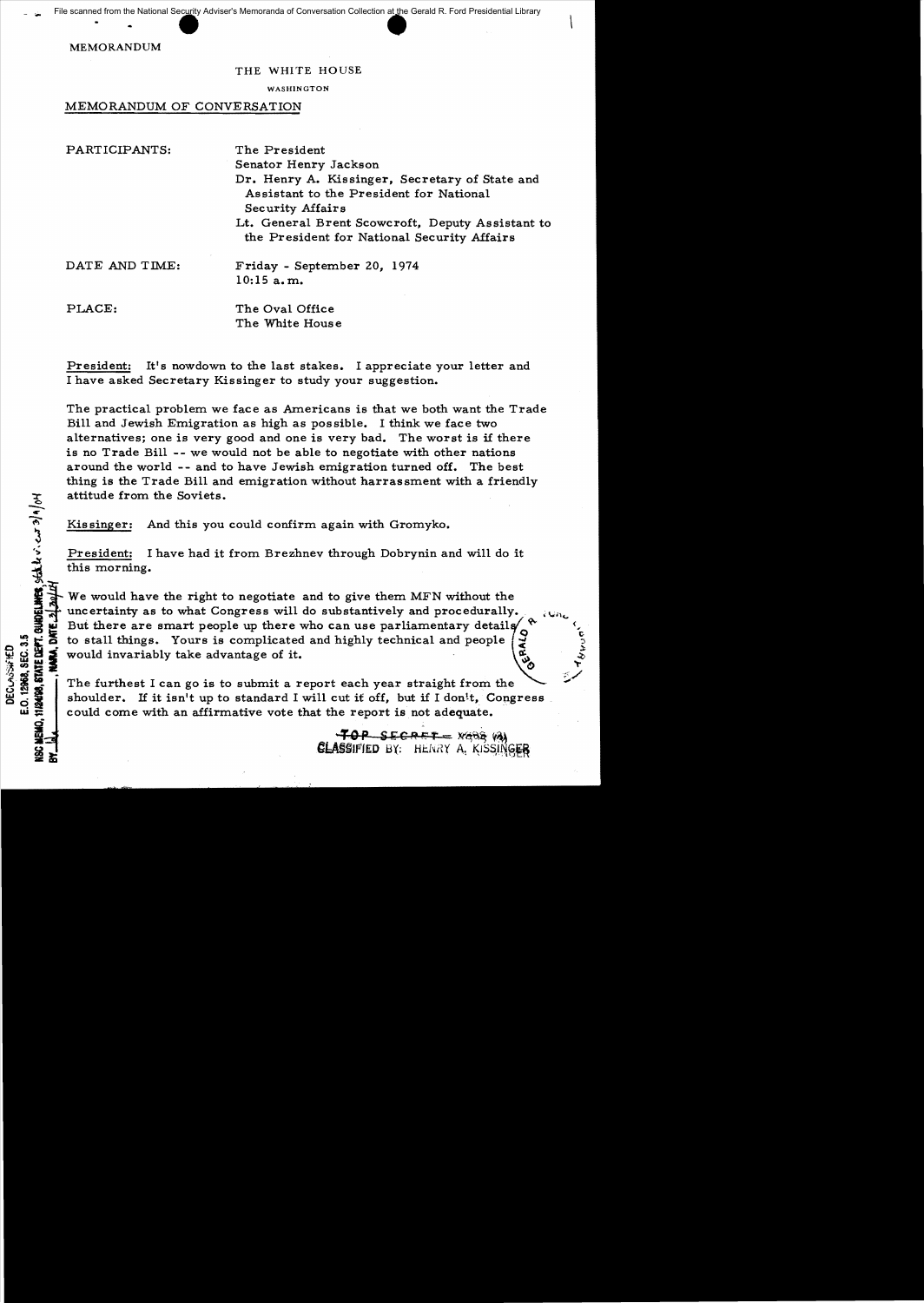Jackson: The ExIm Bank has passed the information around saying we can have credits without the Trade Bill.

To go back a moment, after I sent the letter I went to the Parliamentarian and I think I have a rascal-proof arrangement. I know your concern, and in the spirit of compromise I have drafted something. What this could change is to have our expiration date of April I, 1976 -- that would give you a full 18 months. We have limited debate, etc., and provided for a final debate by which it must be voted up or down. This would force adjudication by the House and Seante. I think this would do it. Labor is out to kill the bill, and they will do it if we don't retain some authority.

The only other item is the length of time they can delay in "national" security" cases. I would like to have it three years but I could go to four.

Kissinger: The Soviet Union has said it wouldn't be more than one percent of the total. I mentioned three years to them and they haven't answered.

Jackson: Let's leave it at three. I suggest we sit down and hammer out this draft. We must retain some authority. I've gone as far as I can. I am under pressure. I agree there must be a final date for action.

President: That gets back to this: If they modify the rules to accommodate this, they can change the rules back. I can't veto rules changes. I would have nothing to say about rules.

The Congress would have control under our proposal. They can move in in a set period to veto my recommendation. Look what happened yesterday on the pay matter. I want to make both Houses veto, but I will accept a one-House veto but can't accept affirmative action by Congress. That produces too much uncertainty and indecision.

To show our flexibility, I would accept a one-House veto. I am going a long way by this. Look what they did yesterday. This shows they can certainly do it on MFN. You can be guaranteed a veto and I will go half way and say only one House. This is an established procedure. Congress understands and accepts this way.

Jackson: I want to get it settled. Look at the Soviet Union running bulldozers through the art exhibit. I see trouble ahead on this. I see clashes, and the question of duress, and harrassment. I see problems for both of us.

•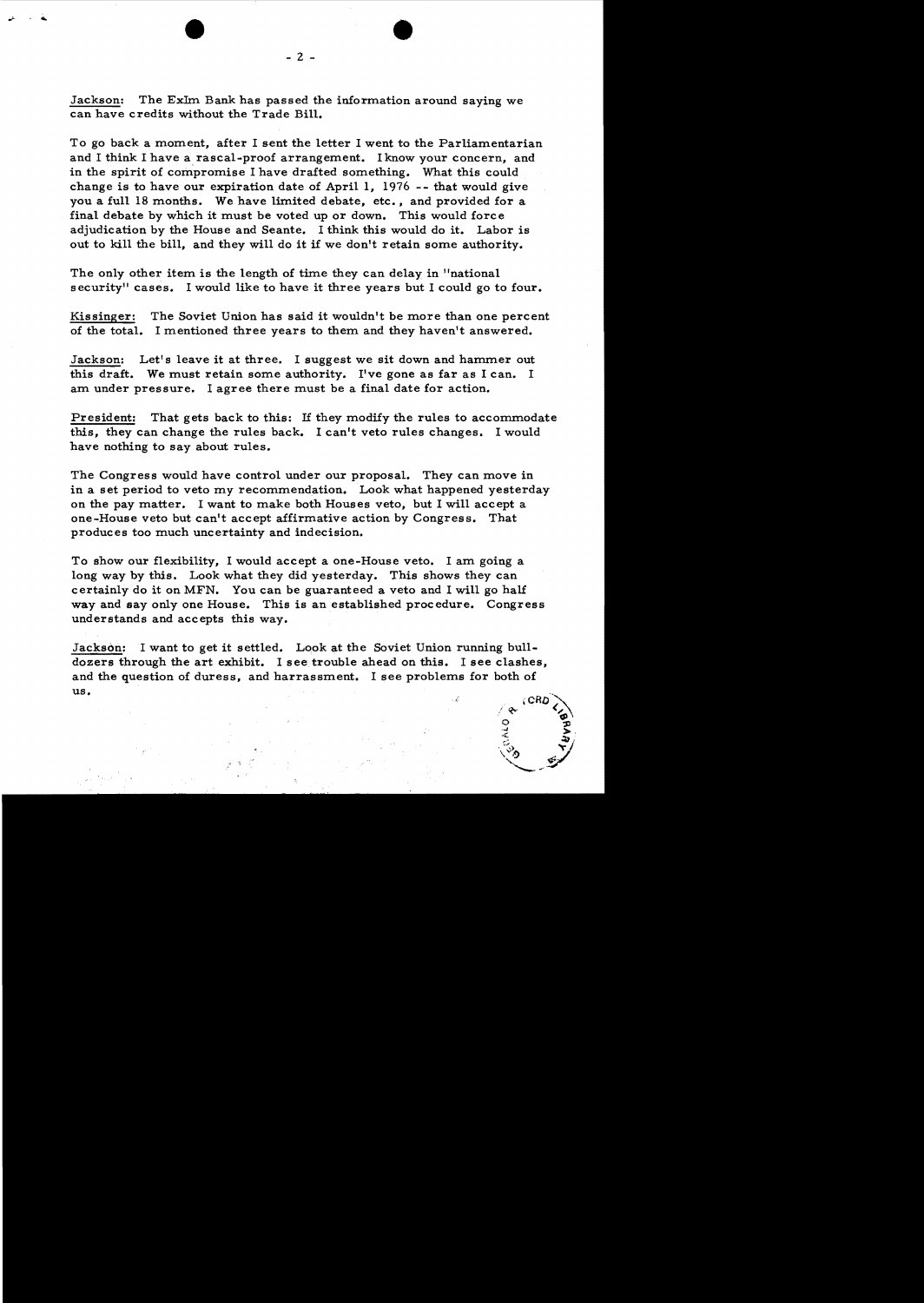## Kissinger: I agree with Scoop.

 $\cdot$  .

President: You could have a hell of a speech defending my plan and using the example of yesterday.

- 3 -

•

Jackson: We need more than one half the Congress on  $ExIm.$  We took away the veto.

Kissinger: The ceiling bothered us more than the veto.

Jackson: We really worked on this; we had a terrible time. We took out the veto. You have to submit it to the Senate. That veto really would have limited your flexibility. Another would have killed the whole thing. Schweiker wanted the going interest rate. The mood is bad and I must deal with it. What we need to finish in the draft is a final date certain. I see complaints that we have delegated our authority. It is a question of the will of Congress. I understand 'your position, but I think you are in need of having your hand strengthened by my proposal.

President: I don't mind the heat. I'll take it when I submit the report with my recommendation. Congress would keep control. Look at the pay thing. All I can do is recommend. Congress has negated what I proposed. This is an established procedure and it works. It guarantees a veto and, following this concept, insures that we don't put something over on you.

Jackson: Our concern in the Senate is retaining control. This would give an 18-month trial period; we have protected the credits, and I think we should give my plan a trial. We are so close to a solution.

President: I agree, and we could end up with the worst of both.

Jackson: The feeling on credits in this country is really bad; with the credit situation in this country. Word of the projects proposed would really rile the country. It cuts party lines across the board. The Soviet Union will get credits, and then this bulldozer thing.

';;'

Kissinger: You will see Schmidt offering large credits when he goes to  $\sim$  $\frac{1}{\sqrt{2}}$  . The mass of some services  $\frac{1}{\sqrt{2}}$  and  $\frac{1}{\sqrt{2}}$  for  $\frac{1}{\sqrt{2}}$ 

 $\mathbf{S}$   $\mathbf{S}$ Jackson: There is a gap between us and Europe. They can't get our technical forces in Europe.  $\sim$ 

President: I would hate to have this collapse over the Soviet Union and credits when we need it for broader progress. We can control the credits. Don't forget the Soviet Union can turn off emigration tomorrow.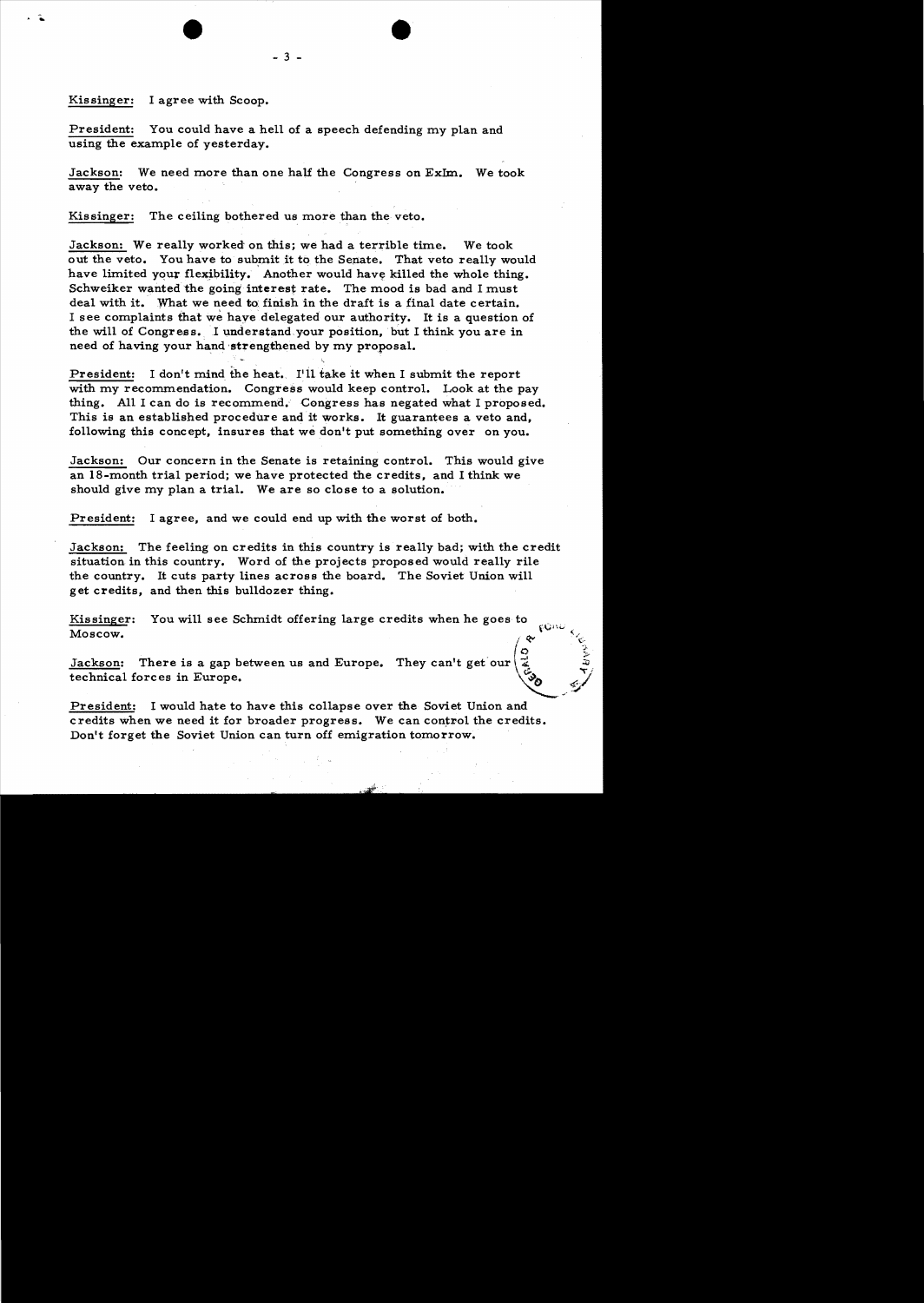Jackson: The Soviet Union is in deep economic trouble. We have the chips -- the gap between us in science, technology, and business management. It is terrible.

•

- 4

Kissinger: But that is not remedied by any amount of help. You know, their system requires them to specify production goals of, say, locomotives by weight or by number. They base everything on quotas, and so they produce as little as possible to keep quota low, and they stockpile materials.

Jackson: They still have terrible agricultural problems.

I have tried to get movement with this proposal. Let me think over the weekend if there is anything else we can do.

Kis singer: It would be good to do it while Gromyko is here.

Jackson: I hope we can act. We ought to act on Rockefeller too. We will, I hope. The House will.

President: Peter [Brennan] said he would do his best.

Jackson: I am trying to calm labor down. Meany and Abel are both up tight. It is a Commie issue. The clothing workers -- that affects Javits. They want a Congressional tether.

President: Why don't you take credit for having it so that it only takes action by just one House?

Jackson: That isn't really the issue. Most of them think the Soviet Union just can't do those things and they want a short string on it. I think we'll have problems -- not with people who get headlines -- but the little people.

President: But they can turn it on and off. They will be tough if one doesn't take some affirmative action.

Jackson: Tell Gromyko I played a key role in keeping out with the veto on credits. The credits are what matters **--** MFN is just face. This gives you the opportunity to negotiate with the Soviet Union.

President: Please think it over. We have made a big concession.

Jackson: I think I have too. We will talk over the weekend.

r: (ORO?,  $\circ$   $\mathcal{F}$ Thus is a set of the set of the set of the set of the set of the set of the set of the set of the set of the s<br>  $\mathcal{F}_{\mathbf{t}}$  $\vee$  o ,--.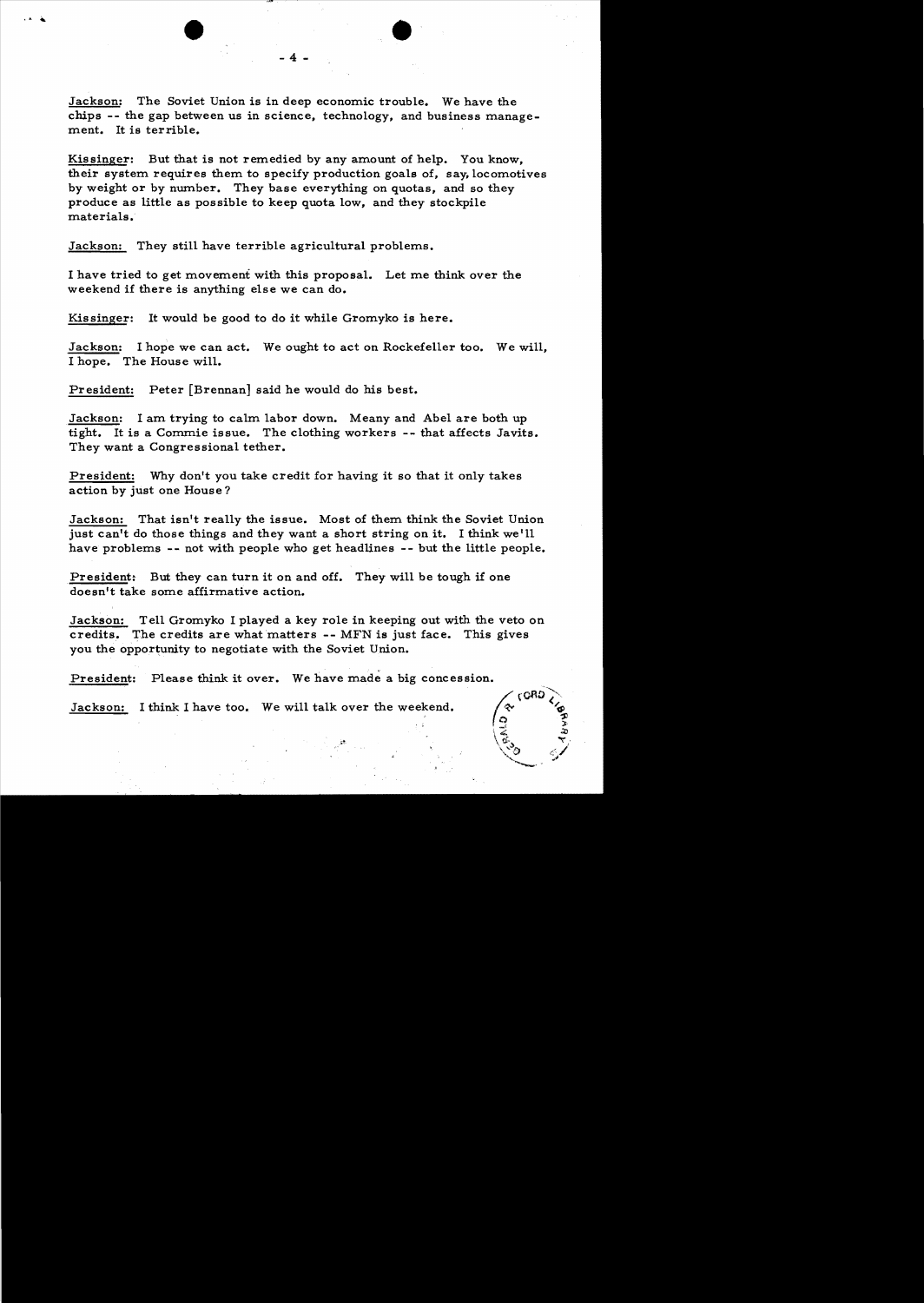-1500 for Margit -<br>Samment Thursday Settlement  $-800$  pin pin Personne Myackson/PK Transcript 177 20 Sept Donn to begt states. I appenante pour titter tasted K to starty your suggestion les prétrie pour on par a anne se un bont vont trade birt I feinen ungente es bight posite I think we fave to attendant - one seem quel + are very out-The worst is no track will - not be able to ingettiates is forten instrios andule would - and to have finish songestion tound of But thing is track with a the emigration as/o dimensement of pointly attitude Onderpose could experience for colomorfloo (L Harshalit from By then I + will do it the <u>mmer</u> We wise up it to mystricts of to give them MENWO inventarity cent bortont Cong will be subs a jundamely. But there are smart people in these who can use partimenton betook to stall thing - Jen - is complemented a frighty tech. + jugale crowde wanterly toto inhuntinge. Frethot d'un gl is submit a regal coch you stranght promoter Spit int up to starting I will int the first of Labor Time in the this leave a frances lots - depot not when the Kai his posed my annul saying vette credits w/o and the Is you kanned for don't why won't Postementarin & 2 think 2 bout a refuel proof aring mit. I know your concer, + in gent of computing on Apintin let (ogh 1) 6 - That would prive for a full IF was, we have loved to the delisite, at it provided on find detrotte by white mint be with up. Almon. This would face adjudication by a Amore It kill a bit + they will do it if we don't whin Terms contracts. The estry other time the bright E.O. 12968, SEC. 3.5 NSC MEMO, 11/24/98, STATE DEPT. GUNDELINES Statelericus 3/9/04<br>BY LOG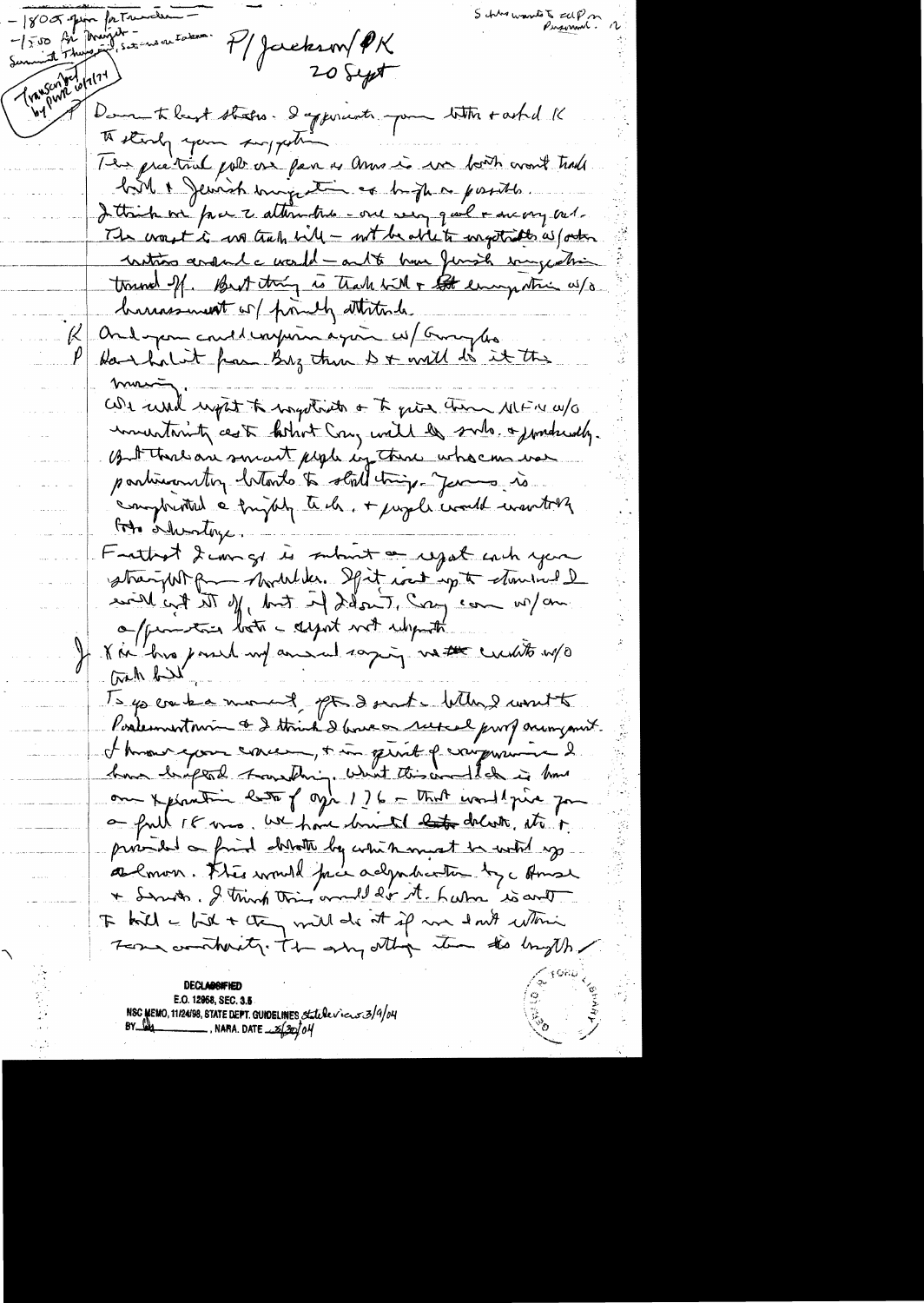of they in examing cases, founded who or have at 5 year but & conded go to 4. K SU suit it want we be more tom 15, Immitived 3 yes to Treas & Chang howevert original. Let lement 3. I miggent un int donc + homme ant this short. We might interim some continuity & Of pularte fur os Dem, dander personnel. I agree that must be a front date center. That jets buch to - if they meeting a will to  $\boldsymbol{V}$ accommodation to conchangée mas back. Scait rules changes. Include how within 5 any about make. The long would have control under one psynal They commer me in set priet & auto-ong erroren lotter. hask at what hay pearly settled one pay weather. I won't I wake both friese with, but I evil accept I have note but can't accept appointing action En Cruz. That produces much insurant rindression To show arm flux, I would accept a one towns with. I find on long way by this. Late what they did fortalize. This thoughting comentainty de it a MFH. You am tignarmetrel a conte + 2 in for learn + say outgone Honor, this is establishment - Ing inthe. stories a supportion way dreament to get it settled. Lask at set uning buildings Tom out exhibit . I see that in where an this a ) sep Claphro, prostice of drugs a harament. Year prio periode just  $1/2$  agrée  $\rightarrow$  Scorp. Myse could meet a built of a speech despending. voy pluma moin example of perturbing  $arctan$ Ceding bothout we invese the pulled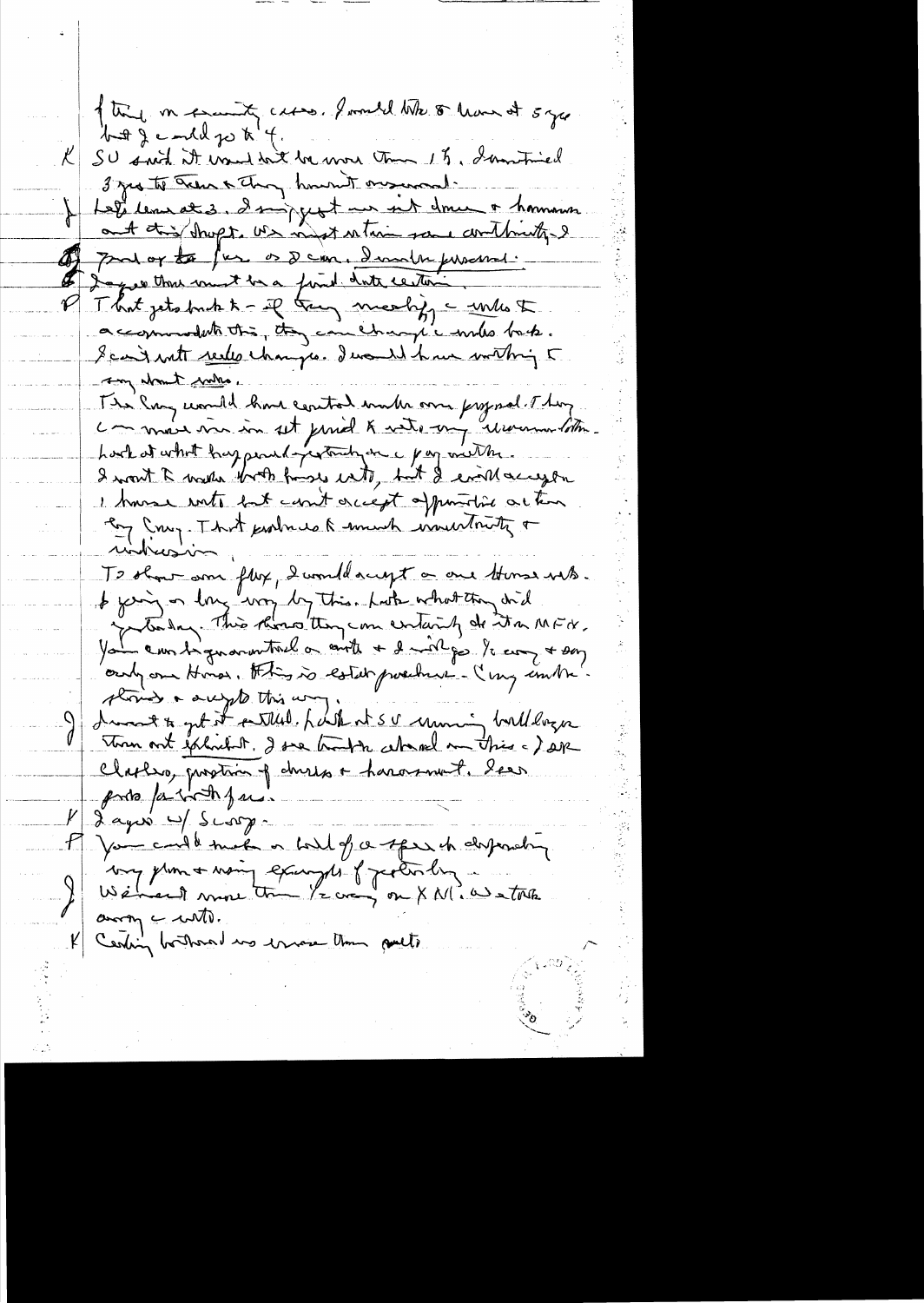We moving work for this, and a terrible time . We took and i with good home to school it to Servite. and have killed whole thing, Schwarten would going intract rate. The moral is bal & 8 mont deal with. what we will friend in a look is a find drop centri. I see saystamed That we have cleared to an another of. It is protion of work of long. Inubintand your partir but I dont will hat - I take it when I subuit a uport <u> 64 momentaline Pengoss world trop mutich - look at</u> - pay thing - all Sconds is were and I myselve has why it what I proposed. This is an with probabine i it croches. It quincutres with + following this compt unsure un dont port montain aux de you Om comme in South à utomin catal. This mult gind 16 mo tried, we have pertrett create, & 8 think we totalin Dapos , & un could end y w/ waster but. Il The futing on endste in the country is with but, we/ washy with a country. It with party know a was a You with sea Schwidt Jfing longe inditorion the goes to harmon Il Those is a joy bet es & Em, Thoy can't peter tick function I would bete to have this Maps and SU, makets utance mad et par brooker provisse. We can control  $l$ Sellin dig even truth, We have Morgan a gays in suris, tich, basernos vatado-mynt. It is truthe But that not remained by any out of help